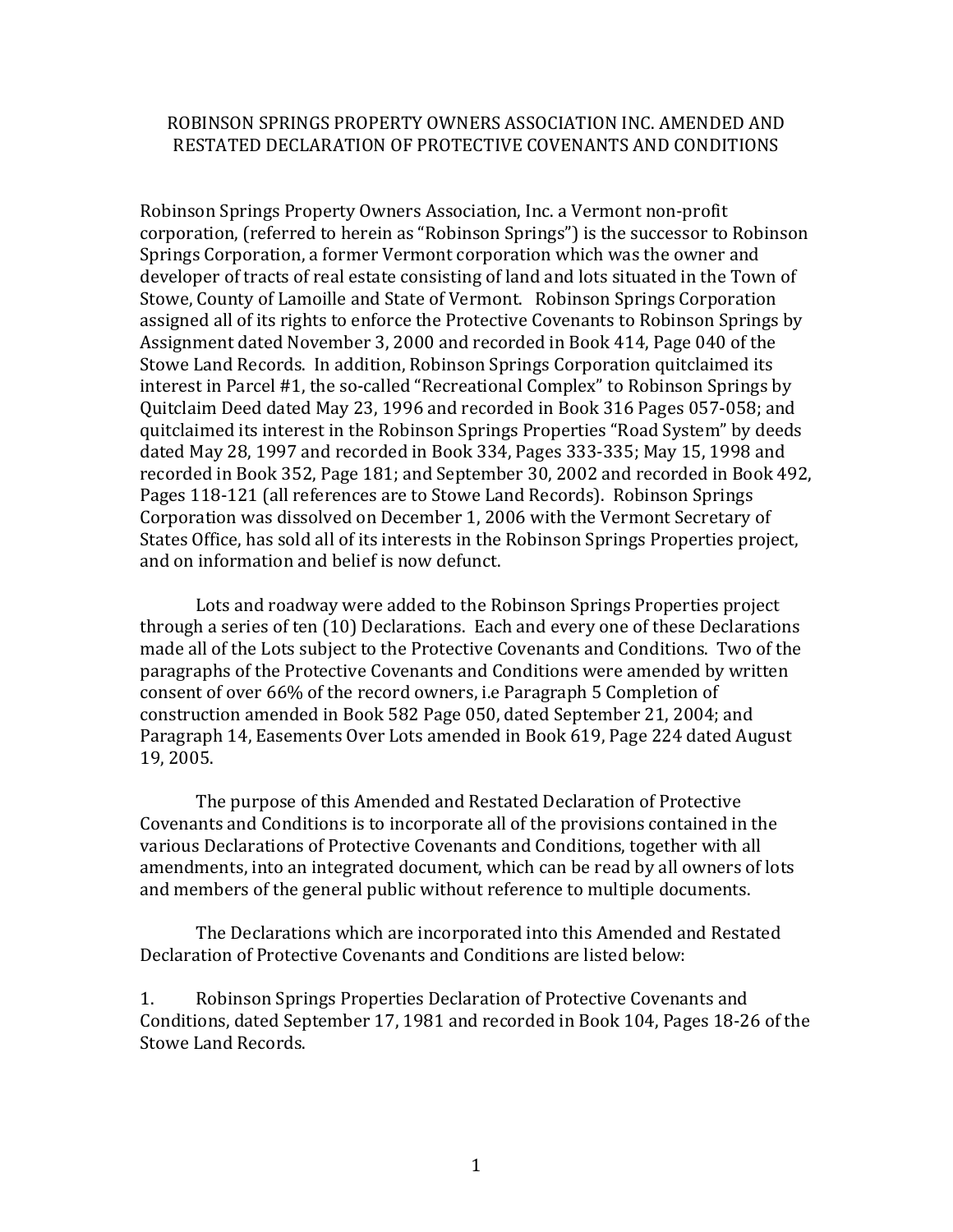2. Robinson Springs Properties Supplementary Declaration of Protective Covenants and Conditions, dated April 20, 1983 and recorded in Book 110, Pages 110-112 of the Stowe Land Records.

3. Robinson Springs Properties Second Supplementary Declaration of Protective Covenants and Conditions, dated February 21, 1986, and recorded in Book 120, Pages 392-393 of the Stowe Land Records.

4. Robinson Springs Properties Third Supplementary Declaration of Protective Covenants and Conditions, dated June 20, 1990 and recorded in Book 207, Pages 133-143 of the Stowe Land Records.

5. Robinson Springs Properties Fourth Supplementary Declaration of Protective Covenants and Conditions (McMahon Parcel) dated September 8, 1993 and recorded in Book 266, Pages 038-042 of the Stowe Land Records.

6. Robinson Springs Properties Fifth Supplementary Declaration of Protective Covenants and Conditions (Shaw Parcel) dated May 20, 1997 and recorded in Book 362, Pages 304-309.

7. Robinson Springs Properties Sixth Supplementary Declaration of Protectivre Covenants and Conditions (Adams Parcel) dated April 3, 2001 and recorded in Book 436, Pages 153-157 of the Stowe Land Records.

8. Robinson Springs Properties Seventh Supplementary Declaration of Protective Covenants and Conditions (D.T. Development, Inc.) dated August 9, 2001 and recorded in Book 447, Pages 245-249 of the Stowe Land Records.

9. Robinson Springs Properties Eighth Supplementary Declaration of Protective Covenants and Conditions (Janeric Products of Vermont, Inc.) dated December 18, 2001 and recorded in Book 450, Pages 100-104 of the Stowe Land Records.

10. Robinson Springs Properties Corrective Eighth Supplementary Declaration of Protective Covenants and Conditions (Janeric Products of Vermont Inc.), Edson Hill Manor Subdivision Phase 2) dated December 16, 2011 and recorded in Book 818, Pages 179-180 of the Stowe Land Records.

Each and every one of these covenants, restrictions, obligations, and conditions is imposed on each lot within the Property and shall run with the land and be binding upon and inure to the benefit of Robinson Springs and the owners of said lots, and its and their respective heirs, successors, and assigns. The purpose of these provisions is to establish a general plan for the improvement and development of lots within the Property as a residential area, and all of the land and lots comprising the Property shall be improved, held, used, sold, conveyed, and reconveyed in accordance herewith. [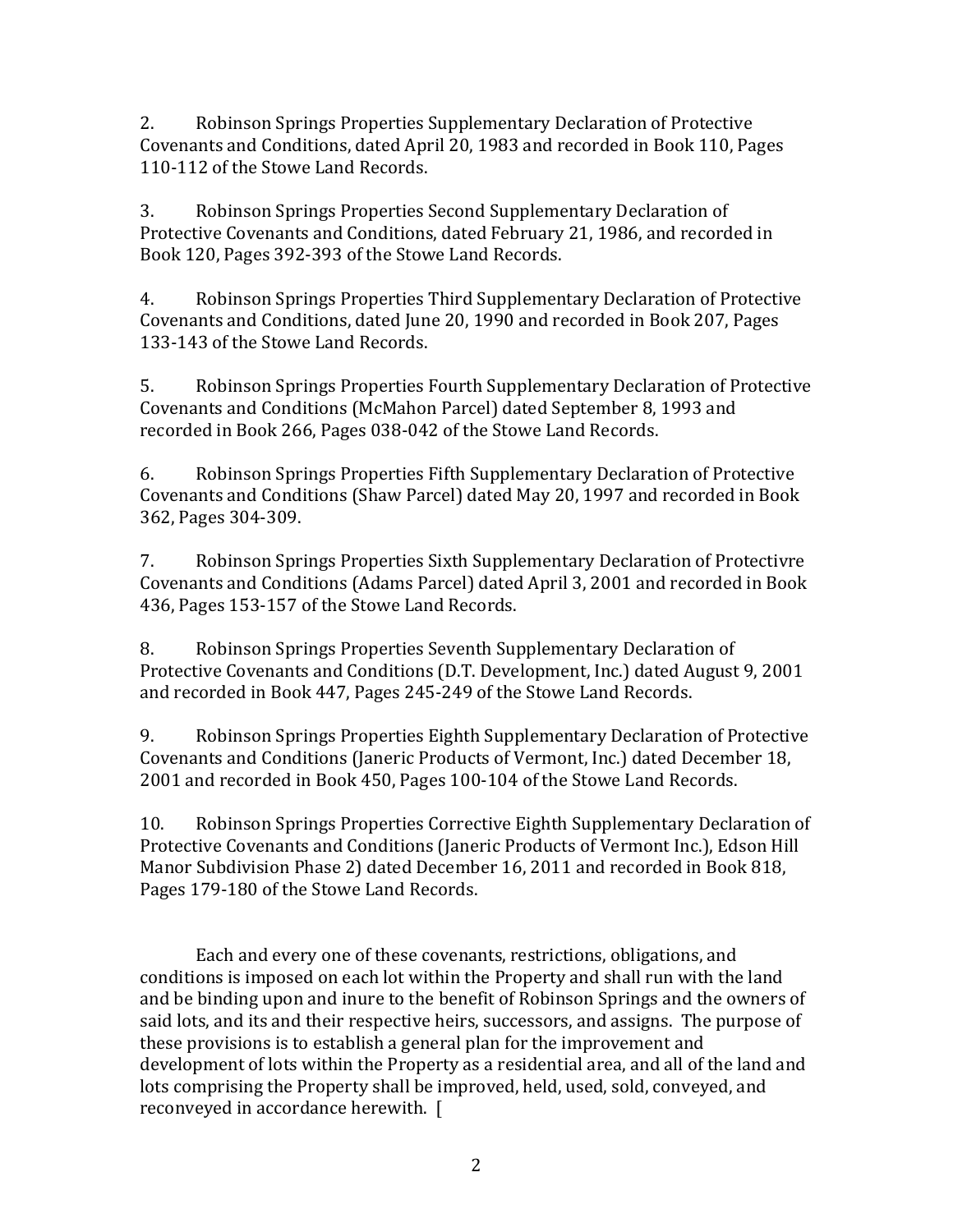All lots within the Property are hereby declared to be subject to the following covenants, restrictions, obligations, and conditions:

- 1. Subdivision Prohibited. No lot within the Property may be subdivided for sale or for any other purpose.
- 2. Residential Use. The lots shall be used for residential purposes only and not for any mercantile, commercial, or industrial purposes, provided, however, that this restriction does not exclude the establishment of a professional office in the residence of an accountant, architect, attorney, or doctor, and provided further that this restriction shall not prevent the rental by an owner of his lot and residence thereon for residential or seasonal vacation use. No signs of any kind shall be displayed to the public view on any lot except signs including the name of the owner, the name, if any, of the house, and the address. For Sale and For Rent signs are absolutely prohibited.
- 3. Structures Permitted. The only structures permitted upon each lot shall be one single-family residential dwelling having two or more bedrooms and containing at least Three Thousand Five Hundred (3,500) square feet exclusive of garage, basement, and unheated spaces; one garage of not more than a three-car capacity; one barn or other compatible outbuilding; one small storage shed for gardening equipment; one tennis court or paddle tennis court and fencing; and one swimming pool and fencing. No building site for any residential dwelling shall be located on a slope having a vertical gradient steeper than fifteen percent  $(15%)$ . No house trailers or mobile homes shall be placed, kept, or maintained on any lot. The placement of any structure on a lot shall be subject to careful review by a Design Review Committee in order to ensure compatibility with all existing or proposed house locations on adjacent lots and with the rural natural of the community.

4. Approval of Plans. The Robinson Springs Board of Directors, in order to fulfill its obligations to oversee the design review process, shall establish an Architectural Review Committee (the "Committee.") The Committee shall be charged with drafting and maintaining policies and procedures for the purpose of guiding its design review decisions. These policies and procedures shall be made available to any prospective lot owner or current lot owner upon his or her written request. Failure to adhere to the covenants, restrictions, obligations, and conditions herein or a failure to meet the written policies and procedures of the Committee shall be grounds for the Committee's reasonable rejection of a lot owner's application.

All plans and specifications for the constructions, remodeling, alteration, or reconstruction of or addition to any building or other structure to be placed upon any lot, and landscaping to be planted thereon, shall require the approval in writing by the Committee prior to commencement of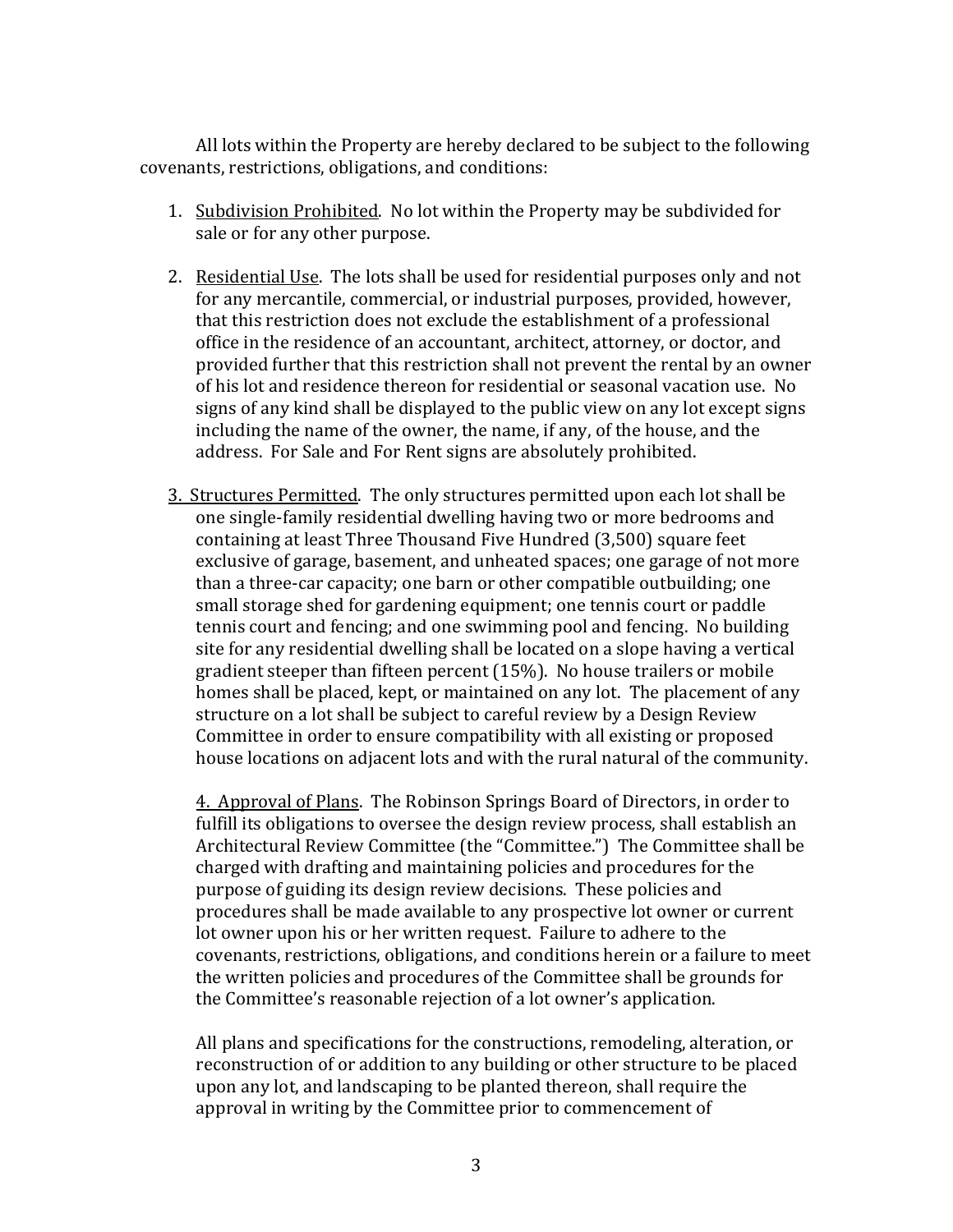construction or planting. Two sets of plans and specifications showing in detail the buildings, structures, and landscaping proposed by the owner of a lot shall be submitted to the Committee for review which said review shall encompass all aspects of such buildings, structures, and landscaping, including but not limited to location, exterior form and appearance, materials, color, architectural style, exterior lighting affixed to or separate from any structure, and finish grade elevation of any structure. If approval of an owner's plans and specifications is granted, such approval shall be evidenced by written endorsement on such plans and specifications or separate written certification by the Committee executed prior to commencement of construction or planting, and no changes or deviations in such plans and specifications as approved shall be allowed without the written consent of the Committee. The Committee shall act to approve or disapprove an owner's plans and specifications within thirty (30) days of receipt by the Committee of such plans and specifications provided that they are submitted in both printed and electronic format. If the plans and submission are submitted solely in printed format, the Committee shall have forty-five  $(45)$  days to respond. Failure to so act to approve or disapprove, as the case may be, within said periods shall be deemed to be approval by the Committee. 

Tree or dirt removal, excavation or construction shall not be commenced until approval therefore has been received from the Committee in writing. Expenditures undertaken by the lot owner prior to receiving said written approval shall not be a factor to be considered by the Review Committee; thus any such expenditures are made solely at the risk of the lot owner.

Any deviation in construction on any lot from approved plans, which in the judgment of the Review Committee is material and/or detrimental to the appearance of the structure or the lot, shall be corrected to conform to the approved plans at the expense of the lot owner.

Neither Robinson Springs Property Owners Association nor any member of the Board of Directors or the Design Review Committee shall be liable for damages to anyone who has submitted plans for approval, nor to any lot owner by reason of mistaken judgment, negligence, or nonfeasance of themselves, their agents, or employees arising out of or in connection with the approval or rejection of any design plans.

5. Completion of Construction. The construction of the foundation and all surfaces, including roof, siding, windows, doors and all other finish details shall be completed in accordance with the approved plans no later than a date specified for completion by the Board of directors at the time of preconstruction approval. As the non-completion of the construction results in additional traffic on the Robinson Springs roadways, if a lot owner fails to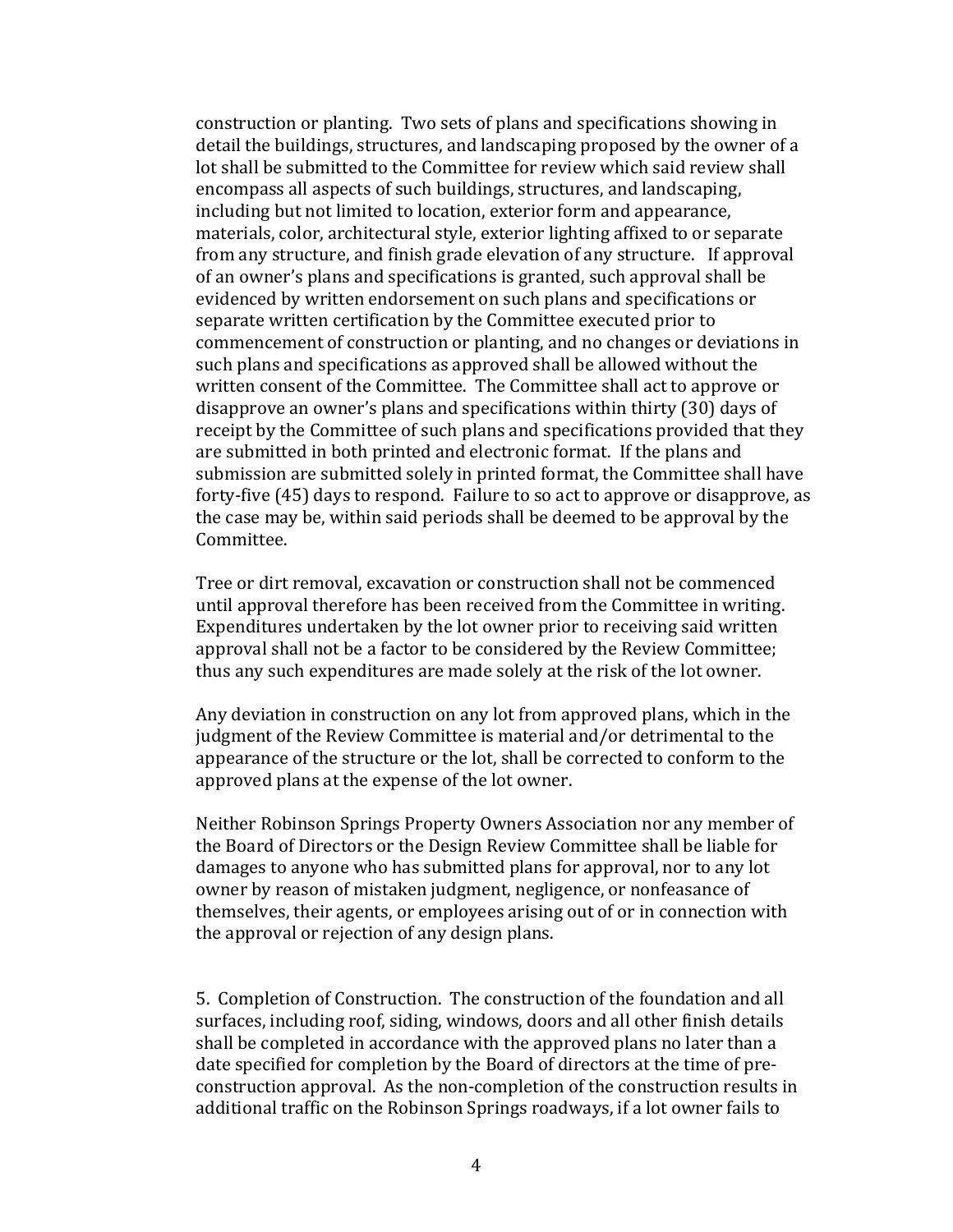comply with this requirement, he shall be subject to an additional special assessment of not less than \$500 per month. For purposes of this section, a partial month shall count as a full month.

6. Fencing. Fencing on the perimeter of or within lots shall not be allowed, other than so-called post and rail fencing not to exceed four feet in height, provide, however, that Robinson Springs may approve other types of fencing on a case-by-case basis, including but not limited to, appropriate swimming pool, tennis court, and paddle court fencing in keeping with the character of the neighborhood.

7. Brooks, Streams, and Ponds. No owner of any lot shall interfere in any way with water rights relative to the brooks, streams, and ponds flowing through or located upon the Property, and no owner shall cause or allow any pollution or degradation of the quality of the water in said brooks, streams, and ponds by effluent discharge or otherwise. Construction of any pond and the use of brooks or streams flowing through the Property shall not be commenced or allowed without first obtaining the written approval of Robinson Springs. 

8. Tree Removal. Trees or shrubs providing natural screening from neighboring lots shall not be cut, removed, limbed, or girdled without first obtaining the written consent of the owner or owners of all such neighboring lots and of Robinson Springs. No other live trees exceeding eight inches in diameter at a height of four feet above ground level shall be cut or removed without first obtaining the written consent of Robinson Springs.

9. Grounds Maintenance. The owner of a lot shall at all times maintain his land and premises in a clean, neat, and presentable fashion. No refuse or debris shall be stored or accumulated upon any lot, and all trash on any lot awaiting removal shall be stored out of sight from the roadways and adjoining lots and removed promptly so as to prevent any unsightly appearance or noxious odors.

10. Nuisances Prohibited. No lot owner shall cause or allow any activity, conditions, or other thing to occur or exits on his lot that generates loud noises, disturbs the peace, quiet, and serenity of occupants of neighboring lots, or otherwise creates a nuisance not in keeping with the residential character of the neighborhood. With specific regard to noise pollution, the operation of mechanical devices such as trail motorcycles, go-carts, or snow mobiles is prohibited on any lot or roadway within the Property. The use of garden tractors, power lawn mowers, snow removal equipment, and chain saws shall be permitted during daylight hours only.

11. Animals. No animals or fowl may be kept upon any lot, except domestic pets such as cats and dogs, saddle horses, and a limited number of farm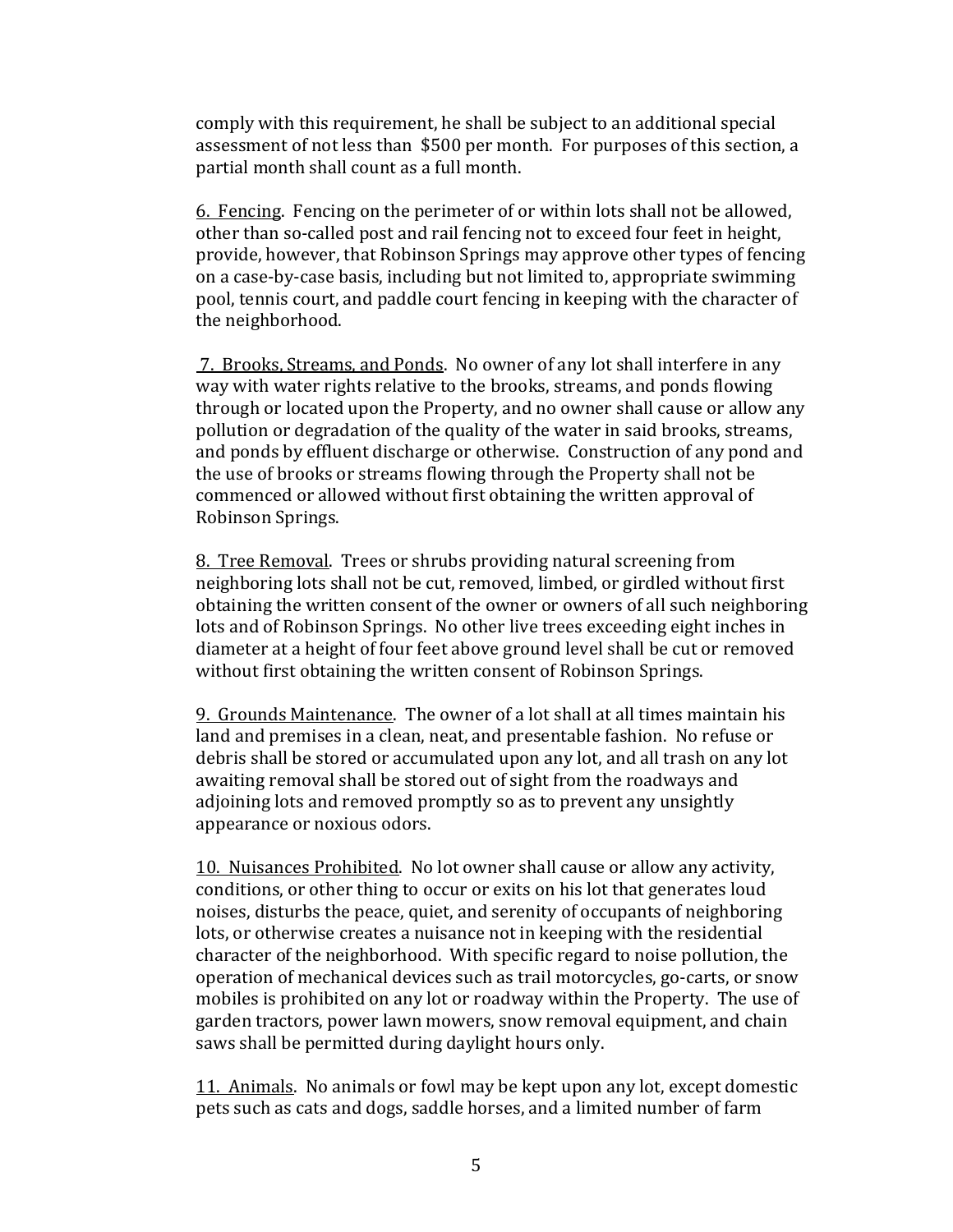animals and poultry. Any and all such animals or fowl shall be for the personal use and enjoyment of a lot owner and his family and guests only, and not for breeding, public use, or other commercial purposes.

12. Utility Lines. All service lines for utilities, including electrical, telephone, and cable television lines, leading to structures erected on any lot shall be installed and placed underground from the roadway adjacent to such lot. Robinson Springs reserves for itself and its successors and assigns an easement and right-of-way over and under those portions of lots within the Property that lie within twenty-five (25) feet of the center line of the roadways adjacent to all such lots for the purpose of laying any utility and service pipes and lines over or under the lots and for the purpose f replacing, repairing, and maintaining such lines. Robinson Springs and its successors and assigns, shall not, however, be responsible or liable for the installation or maintenance of any such lines from the roadway to the structures on any lot.

13. Sewage Systems. Installation of subsurface wastewater disposal systems, including septic tanks, dry wells, leach fields, and other systems for the disposal of septic effluent, shall comply with all pertinent statutes, ordinances, rules, and regulations of the State of Vermont and Town of Stowe, and all agencies thereof.

14. Easements Over Lots. No owner shall grant, convey, or establish any easement or right of way across or upon his lot to establish access in any manner to property adjacent to or adjoining such lot except that Lot 60 can grant Lot 59 of Robinson Springs Properties a 50-foot right of way and easement across Lot 60 for access of Lot 59 along the existing driveway serving Lot 59 along with and underground utility easements.

15. Energy Conservation. All buildings on lots within the Property shall be erected in compliance with all pertinent energy conservation measures as are set forth in the State of Vermont Land Use Permit approving the Property and as are required by the Village of Stowe Water and Light Department. In addition, construction of all buildings shall be subject to the following requirements and conditions pertaining to energy conservation:

- a. All heated structures shall be constructed with insulation against heat loss having an R-value of at least R-19 in the exterior walls and at least R-38 in the roof or cap.
- b. All heated structures shall be oriented and sited in a manner that maximizes solar heating potential to the greatest extent possible depending on lot configuration and topography.
- c. All windows in heated structures shall have at least double glazing.
- d. Robinson Springs, and its successors and assigns, reserves the right to require as a condition of its approval of plans as provided in Section 4 hereof that the electric system providing electrical power to any lot be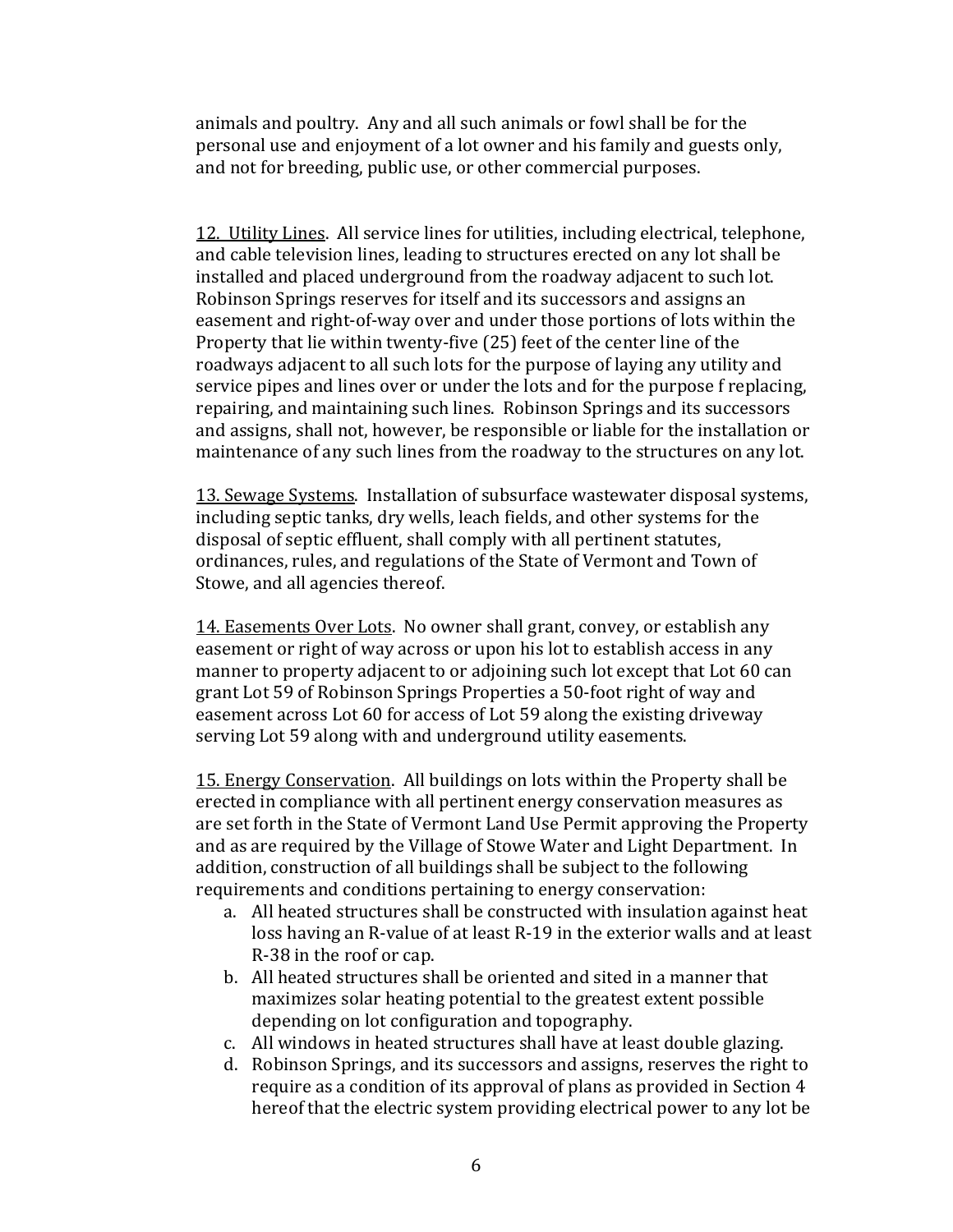installed with such demand control devices as are deemed necessary or desirable to regulate the use of electrical power.

16. Water Conservation. All residential dwellings on lots within the Property shall be equipped with water-conserving plumbing fixtures, including but not limited to low‐flush toilets, low‐flow showerheads, and aerator‐type or flow‐ restricted faucets.

17. Conservation Zones. Certain portions of the lots within the Property are intended to be maintained as conservation zones to conserve and enhance the natural environment and to preserve the rustic character of the project. These portions of lots within the Property are depicted as all shaded areas as shown on the Plan of the Property recorded in Map Book 3 at Pages 131-133 of the Stowe Land Records. Said shaded areas, in addition to all other covenants and restrictions set forth herein, are subject to the further restrictions that there shall be no buildings or structures erected or other development allowed anywhere within said conservation zones, except selective cutting, meadow clearing, pond construction, installation of swimming pool, tennis and similar recreation facilities, and other such amenities that serve to enhance the natural environment, recreational activities, and rustic character of the project. Any such development and activities within conservation zones shall require written approval of Robinson Springs prior to commencement thereof. In addition, Robinson Springs, and its successors and assigns, reserves the right and easement to utilize the conservation zones within each lot, in conjunction with the conservation zones within all other lots comprising the Property and the conservation zones within such other additional lots as may be made subject to the this Declaration pursuant to Section 21 hereof, for the general purposes of providing space for recreation, conservation, enhancement of the rustic character of the area. The right and easement reserved herein by Robinson Springs, and its successors and assigns, shall be used for the following specific purposes:

a. Implementation of a forest management program applicable to the conservation zones within all such lots. Said forestry management program shall be administered by a professional forester in cooperation with the Lamoille County Forester to ensure that forest lands within the conservation zones are maintained in a viable and productive state. Implementation of the forestry management program shall be done in a manner that keeps the forest land in an undisturbed condition to the greatest extent possible, consistent with the plan to utilize the conservation zones for conservation and enhancement of the natural environment. Net proceeds derived from the such forestry program, if any, shall be distributed to each lot owner on a proportionate basis determined by the number of acres lying within the conservation zone of each lot.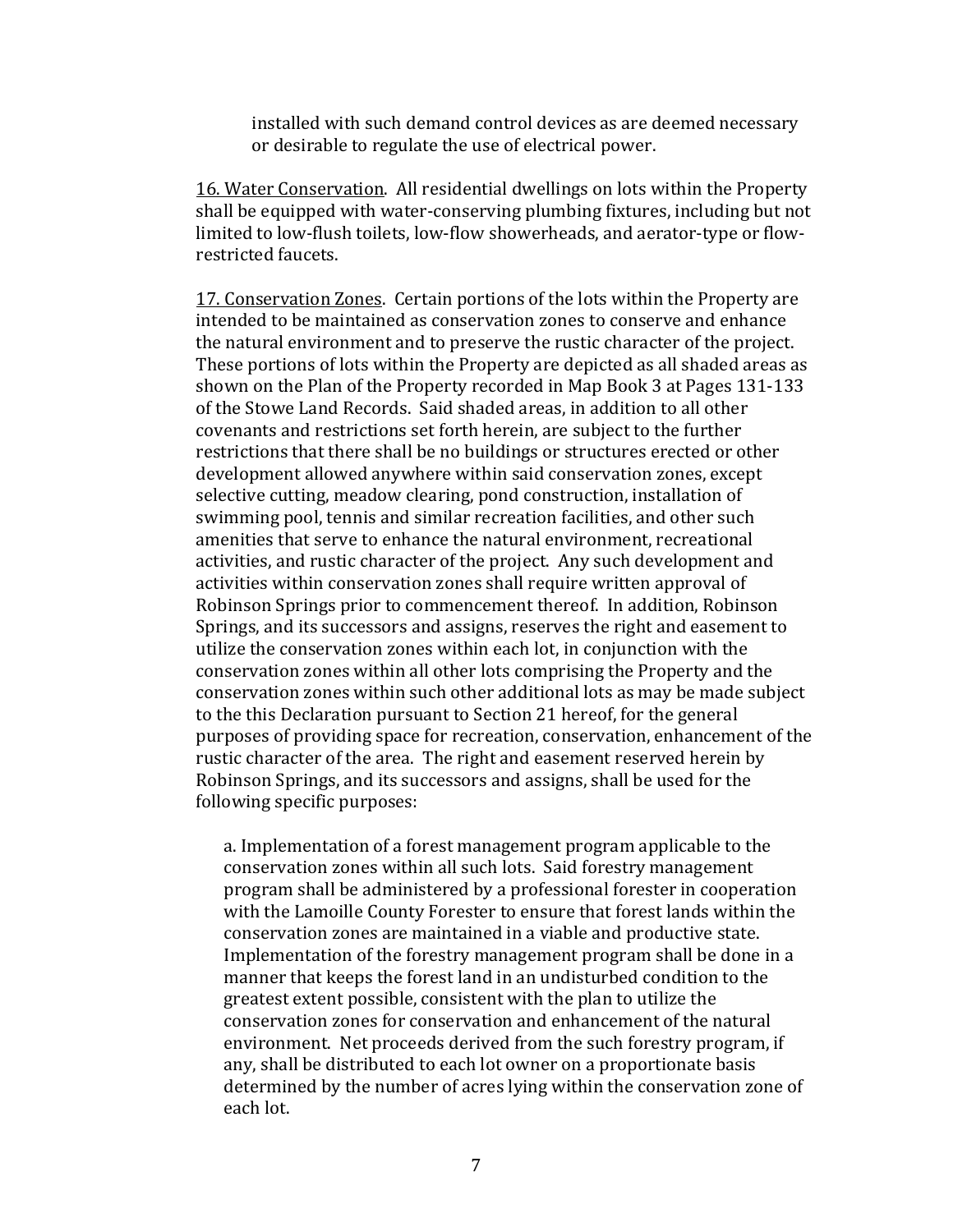b. Establishment and maintenance of trails as laid out by Robinson Springs, which said trails are to be used only for cross-country skiing, horseback riding, jogging, hiking, and other such outdoor activities. The right and easement to use said trails for the aforesaid activities shall be exercised by all persons using the trails in a careful manner so as not to interfere with the quiet enjoyment of owners whose lots are crossed by the trails. Use of the trails shall be limited to the aforesaid purposes and within the side limits of the trails as laid out by Robinson Springs. Additional trails may be established and laid out for the aforesaid activities, provided that the written consent of all owners whose lots are crossed by such additional trails is obtained prior to establishment thereof. 

Pursuant to this right and easement to utilize conservation zones for the aforementioned purposes, Robinson Springs, and its successors and assigns, and any of its or their duly authorized agents, employees, contractors, licensees, or invitees, are hereby authorized and entitled to enter upon and utilize said conservation zones in the manner aforesaid, subject to the condition that said conservation zones shall be used and enjoyed in a careful and husband-like manner consistent with the general plan accomplished by the conservation zones to provide space for recreation, conservation, enhancement of the natural environment, and preservation of the rustic character of the area. Each owner of a lot within the Property, and the owners of such other lots that may become subject to this Declaration, and their families, guests, and lessees, are hereby authorized and entitled to use and enjoy said conservation zones in the manner aforesaid, and each owner of any such lot or lots acknowledges, by acceptance of a deed of conveyance of such lot or lots, the existence, nature, and validity of said conservation zones in the manner and subject to the terms and conditions set forth herein.

18. Association of Owners. Each owner of a lot covenants and agrees as an essential incident to his purchase of such lot that upon acceptance of a deed thereto, such owner shall become a member of an association of owners, to be organized and operated as a Vermont non-profit corporation and to be known as the Robinson Springs Property Owners Association, Inc. Each such lot owner shall be entitled to the benefits of, and shall be subject to, the duly enacted bylaws, rules, and regulations of the Association. The Association shall be operated to preserve and promote the residential character and living conditions in the development and to make and collect such annual or special assessments from time to time as the Association deems necessary or advisable for the purpose of promoting the health, safety and welfare of residents within the development. The obligation to become a member of the Association, to abide by its bylaws, rules, and regulations, and to pay its assessments shall be a covenant that, like all other covenants set forth herein, shall run with the land and be binding upon each owner of a lot and each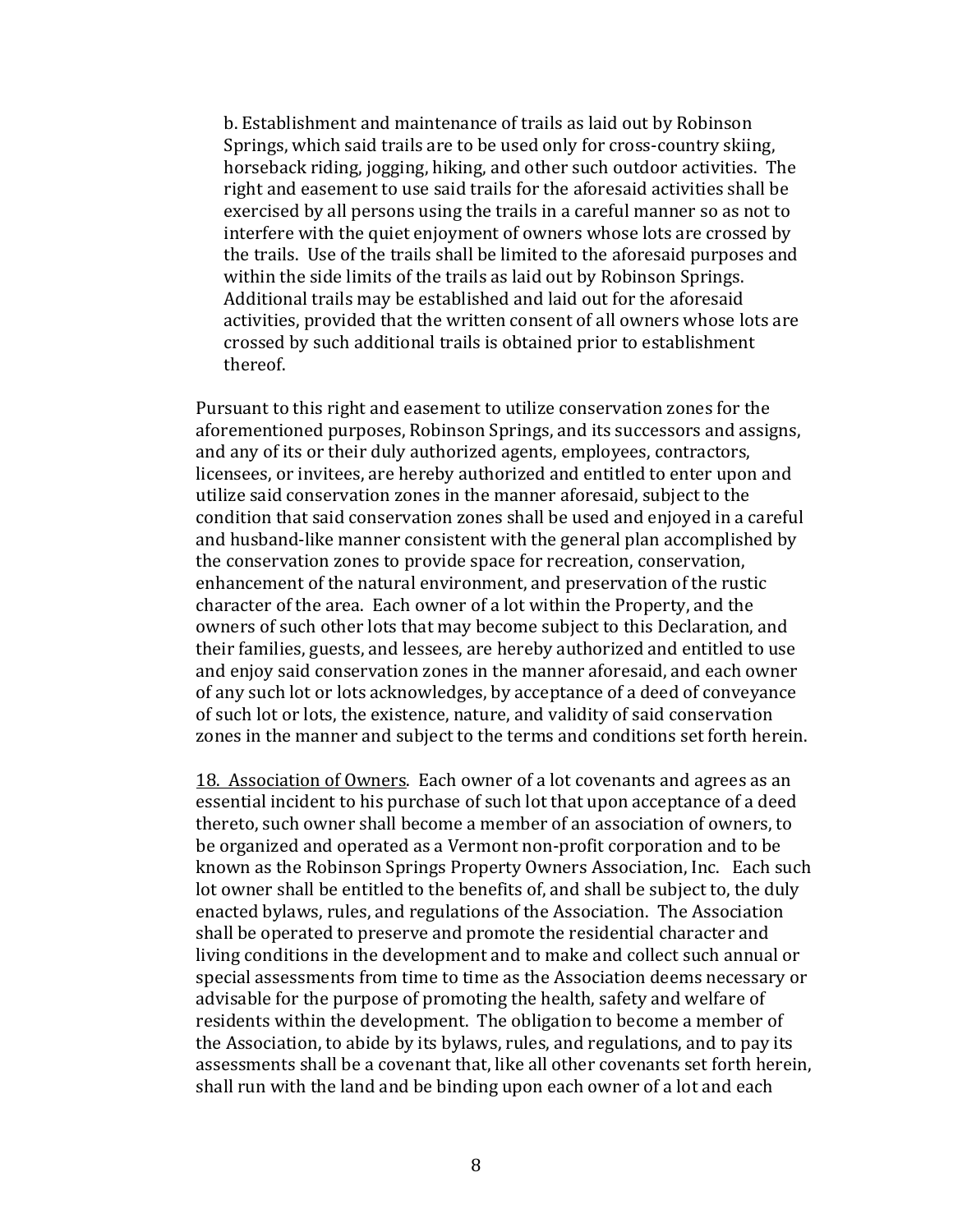subsequent owner of such lot. Termination of the ownership of a lot shall automatically terminate membership in the Association.

19. Roadways. Robinson Springs hereby grants to the owner of each lot within the Property as appurtenant thereto a non-exclusive easement and right of access in common with others as may be authorized from time to time by Robinson Springs, or its successors or assigns, over the roadways. The owner of each lot shall be obligated to pay to Robinson Springs his proportionate share of the costs of maintaining the roadways and right-ofway, which said maintenance costs shall include snow plowing, gravelling, grading, replacement of culverts, and any other ordinary and necessary maintenance. The proportionate share of each lot owner shall be determined as provided in Section 21 of this Declaration.

No parking of vehicles shall be allowed on the roadways or the right-of-way leading from Town Highway  $#21$  except in areas as may be designated by Robinson Springs. 

20. Recreational Complex. In addition to use of the trails as provided in Section 17 of this Declaration, Robinson Springs hereby grants to the owner of each lot within the Property the non-exclusive right in common with others to the use and enjoyment of the recreational complex on Parcel number 1 referred to hereinbefore. Said complex shall consist of two tennis courts, a swimming pond, and other amenities and facilities. . In consideration of Robinson Springs granting this right of enjoyment, which shall be appurtenant to and shall pass with the title to each lot, each lot owner covenants and agrees to pay his proportionate share of the costs of maintaining and operating said trails and recreational complex, facilities, and amenities, after completion of their construction, including but not limited to payment for maintenance, taxes, insurance, repairs, utilities, and management and supervision thereof. The proportionate share of each lot owner shall be determined as provided in Section 21 hereof. The use and enjoyment of the recreational complex, facilities, and amenities shall be limited to the owners, their families, guests, or lessees, of lots within the Property and such other lots as become subject to this Declaration.

21. Determination of Proportionate Share. The proportionate share of each lot owner for the aforementioned roadway, right-of-way, trails, and recreational complex maintenance costs as provided in Sections 19 and 20 hereof shall be determined by dividing the number of lots owned by an owner by the aggregate number of lots within the Property and such other additional lots as become subject to this Declaration pursuant to Section 21 hereof. Said proportionate share shall not exceed ONE THOUSAND SIX HUNDRED DOLLARS (\$1,600.00) per annum for each lot owned, subject however to annual upward adjustment of said maximum amount by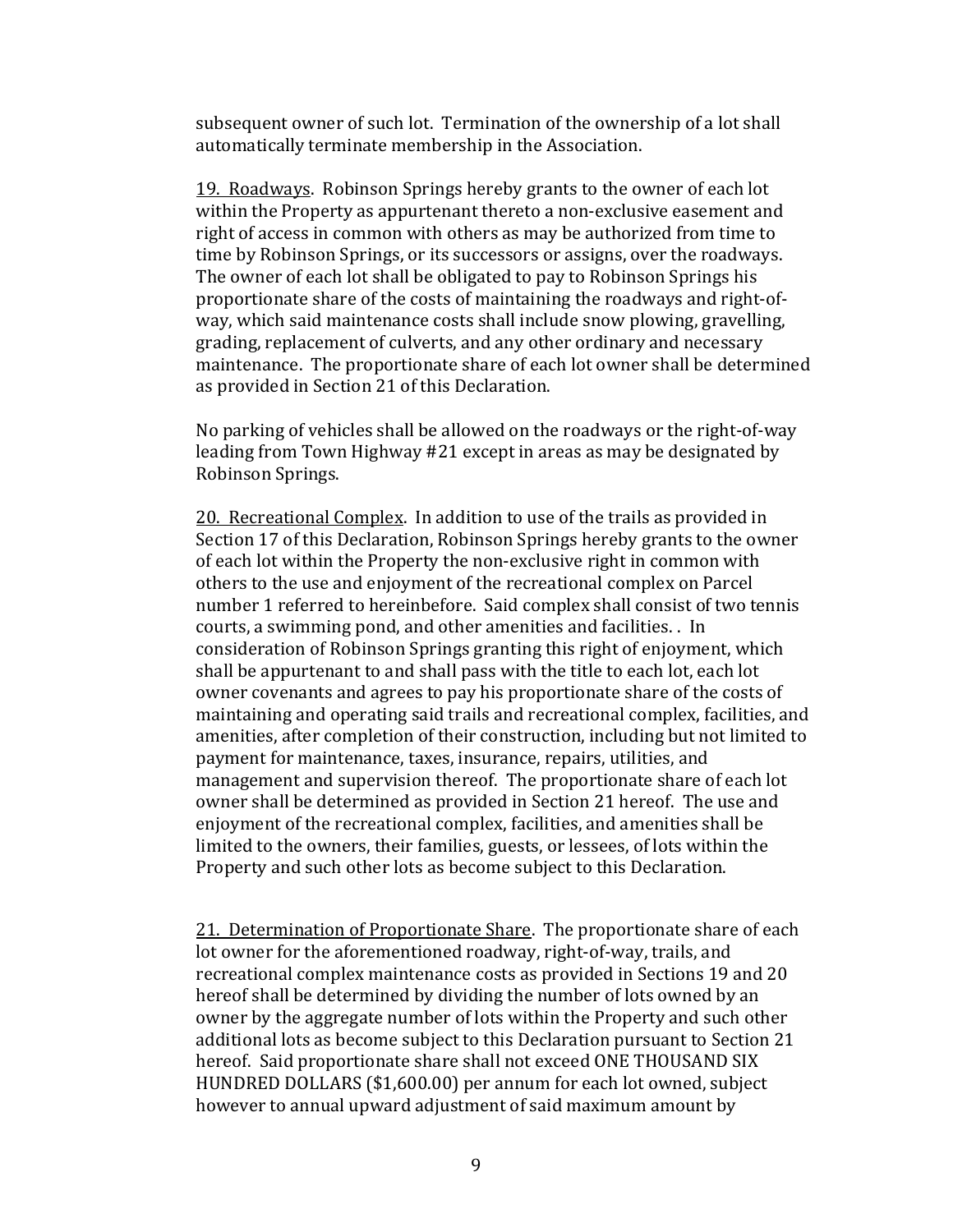Robinson Springs upon review of its roadway, right-of-way, trails, and recreational complex maintenance costs. Additionally, Special Assessments may be approved to cover the costs associated with unusual expenses that the Association might incur in its operations

22. Enforcement. The burdens and benefits of the protective covenants and restrictions comprising the general plan for improvement and development of the Property, the condition that each lot owner accept membership in the Association, and the obligation of each lot owner to pay his proportionate share of costs as provided herein, shall run with the land and be binding upon and inure to the benefit of Robinson Springs, the owners of the lots within the Property, and its and their respective heirs, successors, and assigns. In the event of breach or violation of any of these covenants, restrictions, obligations, and conditions by the owner or owners of any lot, Robinson Springs or the Association, and their respective successors and assigns, may enforce these protective covenants, restrictions, and obligations against the violator by appropriate proceedings for monetary damages, injunctive relief, or otherwise.

23. Costs of Enforcement. In the event Robinson Springs, and its respective successors and assigns enforces any of these covenants, restrictions, obligations, and conditions against the owner or owners of a lot who is in breach or violation thereof, all costs and expenses, including reasonable attorney's fees, incurred in such enforcement shall be the obligation of and paid by the violating owner or owners. In the event any such owner or owners fail or refuse to pay such costs and expenses, a lien shall arise against such owner's or owners' lot and shall continue thereon in favor of Robinson Springs and its respective successors or assigns, upon recordation of a notice of such lien in the Stowe Land Records. Said lien shall be subordinate to any prior recorded mortgages on the lot made by the owner in good faith and for value. Interest shall accrue on the amount of said lien at the rate of twelve percent  $(12\%)$  per annum until all costs and expenses secured by such lien are paid in full. If payment in full is not received by Robinson Springs, or its respective successors or assigns, within thirty (30) days of the date of recordation of the notice of lien, then said lien may be foreclosed in accordance with the provisions of Vermont law applicable to foreclosure of mortgages of real property. In the event of foreclosure of the lien, the owner or owners in default shall be required to pay all costs and expenses of such proceedings, including reasonable attorney's fees.

24. Amendments, Modifications, and Waivers. The covenants, restrictions, obligations, and conditions set forth in this Declaration may be amended or modified in whole or in part, and waivers thereof may be granted, by written consent of the record owners of sixty-six percent  $(66%)$  of the aggregate number of lots within the Property and such additional lots as may be made subject to this Declaration pursuant to Section 21 hereof, provided however,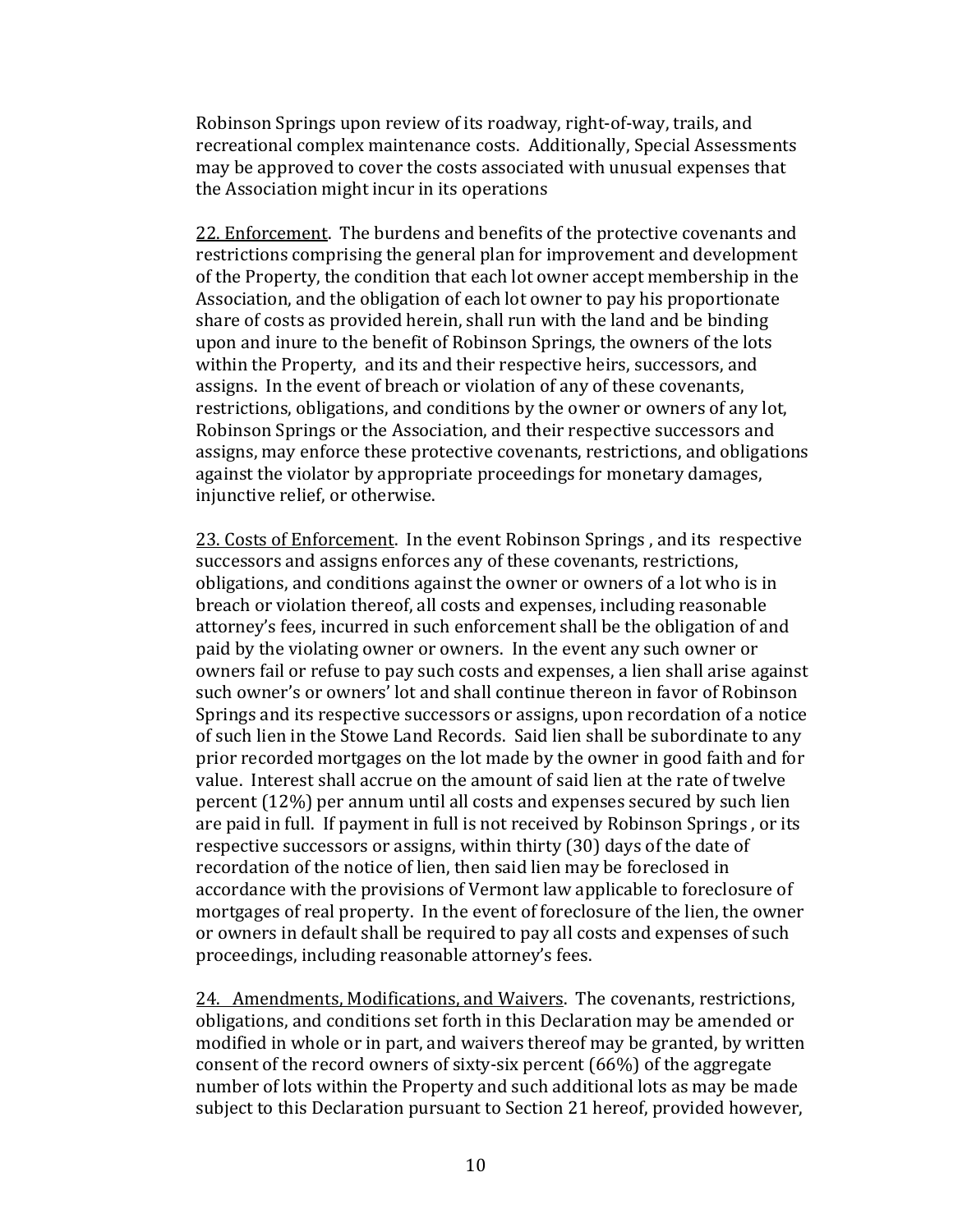that any amendment altering the method of determining the proportionate sharing of costs for maintenance of the trails, roadways, right-of-way, and recreational complex as provided hereinbefore shall require the written consent of one hundred percent  $(100\%)$  of the existing and any additional lot owners. 

Any such amendment, modification, or waiver may apply to all or any number of lots affected thereby and shall be set forth with specificity in a written instrument duly executed by the required number of lot owners and recorded in the Stowe Land Records. In addition, photocopies of such written instrument shall be forwarded to the owners of all lots by first class mail, postage prepaid, at the address of each lot owner to which real estate tax bills are sent by the Town of Stowe, or to such other address as provided by an owner to Robinson Springs.

25. Termination of Declaration. This Declaration shall remain in full force and effect for a period of twenty-five years from the date hereof, at which time this Declaration shall terminate and thereafter be of no further effect, provided, however, that this Declaration shall be automatically extended for a period of ten years, and thereafter for successive ten-year periods, unless on or before the end of the initial twenty-five year period or any such tenyear extension period, the owners of seventy-five percent  $(75%)$  of the number of lots shall, by written instrument duly recorded in the Stowe Land Records, declare a termination of this Declaration.

26. Declaration Subject to Laws. The Property, and any additional property made subject to this Declaration, is subject to any and all applicable State of Vermont and Town of Stowe laws, ordinances, and regulations, and is further subject to any and all rights and privileges which the State of Vermont and Town of Stowe may acquire through dedication or th filing or recording of maps or plats as authorized by law.

27. No Waiver. No delay or omission on the part of Robinson Springs or the Association, or of their respective successors or assigns, in enforcing the covenants, restrictions, obligations, and conditions set forth herein shall be construed as a waiver of, or acquiescence in, violation or breach thereof, and all of said covenants, restrictions, obligations, and conditions may be enforced at any time so long as this Declaration is in force and effect.

28. Validity. Invalidation of any one or more of the covenants, restrictions, obligations, or conditions hereof by court order or decree shall not affect in any manner the other provisions hereof, which shall remain in full force and effect. In the event any of the provisions hereof are declared by court order or decree to be invalid by reason of the time limit stated herein being in violation of the Rule Against Perpetuities or any other rule against the